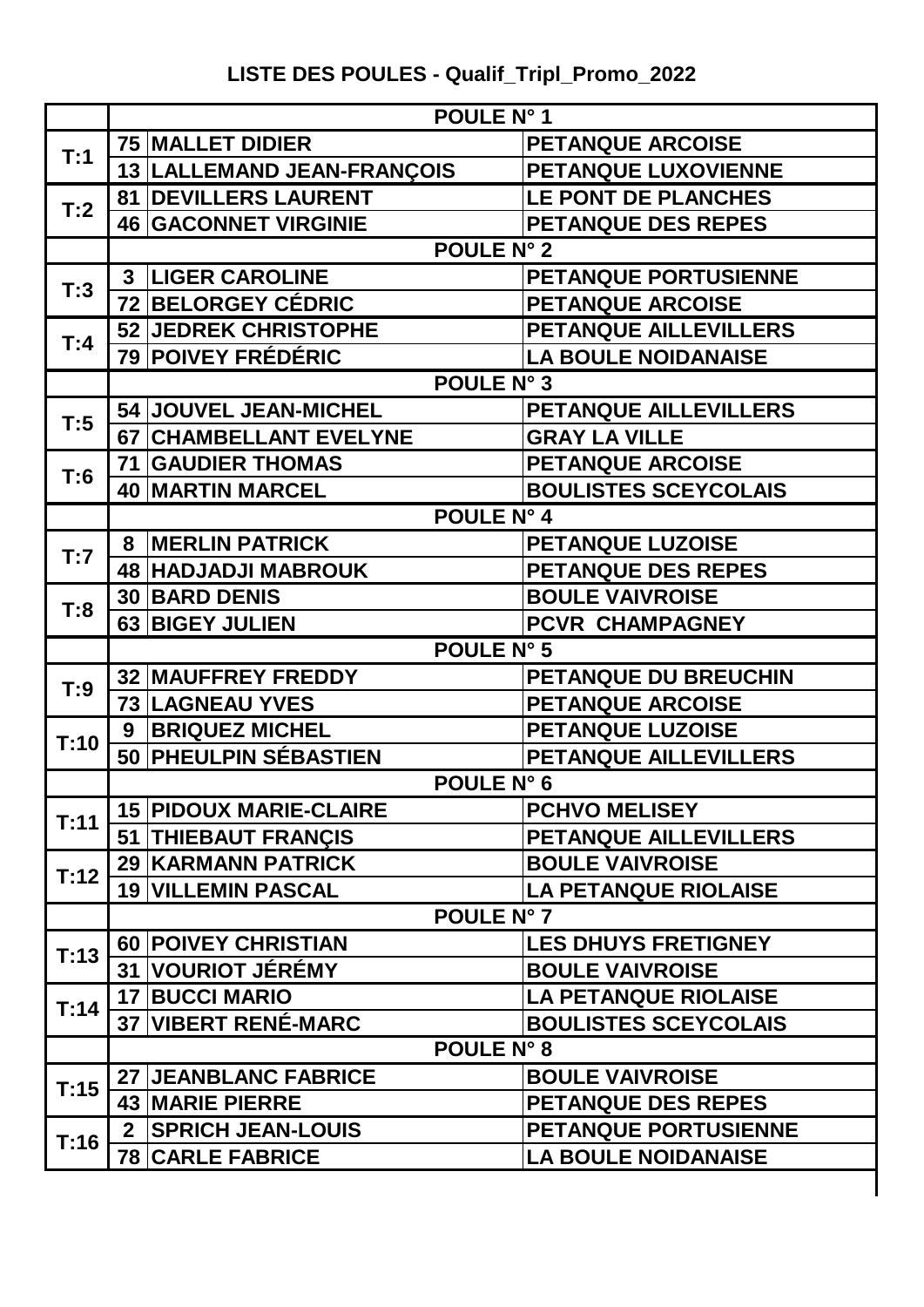|      | POULE N° 9                                |                              |  |  |
|------|-------------------------------------------|------------------------------|--|--|
|      | <b>85 CORBERAND MONIQUE</b>               | <b>US VESOUL PETANQUE</b>    |  |  |
| T:17 | <b>16 BONTROND SÉBASTIEN</b>              | <b>LA PETANQUE RIOLAISE</b>  |  |  |
| T:18 | <b>41   PAUFERT MARC</b>                  | <b>PETANQUE DES REPES</b>    |  |  |
|      | 80   LAURENCOT FRANÇOIS                   | <b>LA BOULE NOIDANAISE</b>   |  |  |
|      |                                           | POULE N° 10                  |  |  |
|      | <b>DEMULDER MARCEL</b><br>$5\phantom{.0}$ | <b>PETANQUE LURONNE</b>      |  |  |
| T:19 | 20 GROSJEAN GÉRARD                        | PETANQUE MARNAYSIENNE        |  |  |
| T:20 | <b>49   REYNARD CHARLES</b>               | <b>PETANQUE DES REPES</b>    |  |  |
|      | 74 VIENOT STÉPHANE                        | <b>PETANQUE ARCOISE</b>      |  |  |
|      | POULE N° 11                               |                              |  |  |
|      | <b>65 SAVET MARICK</b>                    | <b>PETANQUE GYLOISE</b>      |  |  |
| T:21 | <b>47 GIGANDET DIDIER</b>                 | <b>PETANQUE DES REPES</b>    |  |  |
|      | <b>BILLARD FREDERIC</b><br>1              | PETANQUE PORTUSIENNE         |  |  |
| T:22 | 23 JACQUELIN PASCALE                      | <b>BOULE VAIVROISE</b>       |  |  |
|      | POULE N° 12                               |                              |  |  |
|      | 66 FAIVRE DAVID                           | <b>PETANQUE GYLOISE</b>      |  |  |
| T:23 | <b>38 DEXET JEAN-RENÉ</b>                 | <b>BOULISTES SCEYCOLAIS</b>  |  |  |
| T:24 | <b>76 MASSON RUDY</b>                     | <b>PETANQUE ARCOISE</b>      |  |  |
|      | <b>57 RAVOTTI LAURENT</b>                 | <b>BOULE CAMPAGNARDE</b>     |  |  |
|      | POULE N° 13                               |                              |  |  |
| T:25 | 58 KRAHENBUHL JEAN                        | <b>LES DHUYS FRETIGNEY</b>   |  |  |
|      | 64 BACHET JACKY                           | <b>PETANQUE GYLOISE</b>      |  |  |
| T:26 | 69 BOULART GABRIEL                        | <b>PETANQUE ARCOISE</b>      |  |  |
|      | <b>88 LAURENS ALAIN</b>                   | <b>US VESOUL PETANQUE</b>    |  |  |
|      | <b>POULE N° 14</b>                        |                              |  |  |
| T:27 | <b>87 BOISSET MARTIAL</b>                 | <b>US VESOUL PETANQUE</b>    |  |  |
|      | <b>62 BIGEY ALEXANDRA</b>                 | <b>PCVR CHAMPAGNEY</b>       |  |  |
| T:28 | <b>26 REIGNEY VINCENT</b>                 | <b>BOULE VAIVROISE</b>       |  |  |
|      | <b>11 SOULIE JEAN-PAUL</b>                | PETANQUE LUXOVIENNE          |  |  |
|      | <b>POULE N° 15</b>                        |                              |  |  |
| T:29 | <b>28 MILLOT CLAUDE</b>                   | <b>BOULE VAIVROISE</b>       |  |  |
|      | <b>84   CORBERAND JACQUES</b>             | <b>US VESOUL PETANQUE</b>    |  |  |
| T:30 | <b>HANS CHRISTINE</b><br>6.               | <b>PETANQUE LURONNE</b>      |  |  |
|      | <b>14 NARDIN FRÉDÉRIC</b>                 | <b>PCHVO MELISEY</b>         |  |  |
|      |                                           | POULE N° 16                  |  |  |
| T:31 | <b>35 PETIN BRUNO</b>                     | <b>PETANQUE FROIDECONCHE</b> |  |  |
|      | <b>TERRASSON LUDOVIC</b><br>4             | <b>PETANQUE PORTUSIENNE</b>  |  |  |
| T:32 | <b>24 GARNERET CHRISTELLE</b>             | <b>BOULE VAIVROISE</b>       |  |  |
|      | <b>53 DUCHAINE CYRIL</b>                  | PETANQUE AILLEVILLERS        |  |  |

 $\blacksquare$